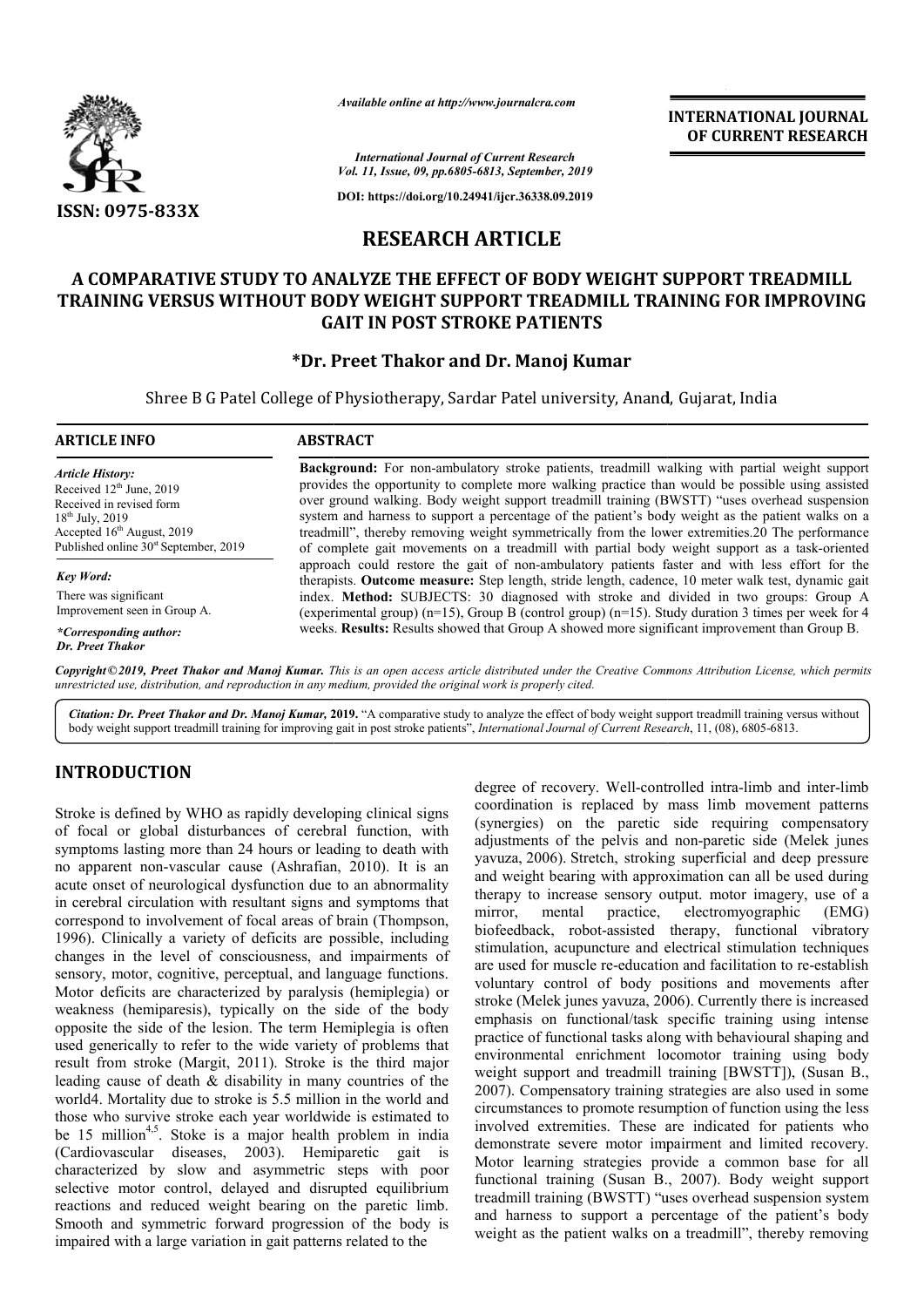weight symmetrically from the lower extremities (Lisa Taipalus, 2011)

#### **The advantages to using BWSTT**

- It is a dynamic task specific repetitive activity5,6, incorporating weight bearing, stepping and balance.
- It allows for early ambulation1 and can discourage compensatory gait patterns from developing.
- Practice gait as a whole task.
- Can be used for cardiovascular training, as the harness provides a safety measure for fall risk (Lisa Taipalus, 2011)

### **Study**

To compare treadmill training with partial body weight support to without body weight support treadmill training for improving gait in post-stroke patients.

# **Objectives of the study**

- 1. To measure the effect of treadmill training with partial body weight support to without body weight support treadmill training on step length in post-stroke patients.
- 2. To measure the effect of treadmill training with partial body weight support to without body weight support treadmill training on stride length in post-stroke patients.
- 3. To measure the effect of treadmill training with partial body weight support to without body weight support treadmill training on cadence in post-stroke patients.
- 4. To measure the effect of treadmill training with partial body weight support to without body weight support treadmill training on parameters of 10meter walk test in post-stroke patients.
- 5. To measure the effect of treadmill training with partial body weight support to without body weight support treadmill training on parameters of dynamic gait index in post-stroke patients.

# **Proposed Hypothesis**

**Null hypothesis (Ho):** There will not be significant effect of treadmill training with partial body weight support to without body weight support treadmill training for improving gait in post-stroke patients.

**Alternate hypothesis (Ha):** There will be significant effect of treadmill training with partial body weight support to without body weight support treadmill training for improving gait in post-stroke patients.

# **Review of Literature**

**Toshifumi Takao** *et al.* **(2015)** conducted a study to improvement of gait ability with a short-term intensive gait rehabilitation program using body weight support treadmill training in community dwelling chronic post stroke survivors. Eighteen subjects participated in this study. The treatment group was composed of 10 subjects (2 women; 8 men; mean age,  $59.1 \pm 12.5$  years; time since stroke onset,  $35.3 \pm 33.2$ months), whereas the control group was made up of 8 subjects (3 women; 5 men; mean age,  $59.8 \pm 6.3$  years; time since

stroke onset,  $39.3 \pm 27.3$  months). The treatment group received BWSTT 3 times a week for 4 weeks (a total of 12 times), with each session lasting 20 minutes. These results suggested that short-term intensive gait rehabilitation using BWSTT was useful for improving gait ability among community dwelling post stroke subjects (Toshifumi Takao, 2015). Jan Mehrholz *et al.* (2014) conducted study Treadmill training and body weight support for walking after stroke. They reported that people after stroke can perform up to 1000 steps in a 20-minute treadmill training session, compared with only 50 to 100 steps during a 20-minute session of conventional physiotherapy (neurophysiological approach). The speed of the treadmill, the amount of body weight support and the amount of assistance provided by the physiotherapist can all be adjusted in order to provide a sufficient training intensity. The results of this review were conclusive in part. Overall, people after stroke who receive treadmill training with or without body weight support are not more likely to improve their ability to walk independently, but their speed of walking and their walking capacity may improve. More specifically, people after stroke who are able to walk independently (but not those who are unable to walk independently) seem to benefit from this type of intervention (Jan Mehrholz, 2014). Klaske Van Kammen et al. (2014) conducted study The Combined Effects of Body Weight Support and Gait Speed on Gait Related Muscle Activity: A Comparison between Walking in the Lokomat Exoskeleton and Regular Treadmill Walking. Ten healthy participants walked on a treadmill and in the Lokomat, with varying levels of BWS (0% and 50% of the participants' body weight) and gait speed (0.8, 1.8, and 2.8 km/h), while temporal step characteristics and muscle activity from Erector Spinae, Gluteus Medius, Vastus Lateralis, Biceps Femoris, Gastrocnemius Medialis, and Tibialis Anterior muscles were recorded. The temporal structure of the stepping pattern was altered when participants walked in the Lokomat or when BWS was provided (i.e. the relative duration of the double support phase was reduced, and the single support phase prolonged), but these differences normalized as gait speed increased (Klaske Van Kammen, 2014)

Diana Veneri (2012) conducted study Does Combining Body Weight Support Treadmill Training with Thera-Band Improve Hemiparetic Gait? The purpose of this case was to explore the use of Thera-Band Elastic Band in combination with body weight support treadmill training during locomotor training of a person with chronic stroke. The locomotor training protocol consisted of thirty minutes of training at ten-minute intervals with five-minute rest periods in between, three times per week for a total of ten weeks. Outcome measures included fast gait speed, spatiotemporal variables of gait, endurance and strength of ankle eversion. All 90 training trials were completed. GAITRite data demonstrated a more symmetrical gait pattern, with a more equal step length and stance time when comparing the left and right limbs, and an increased stride length bilaterally (Veneri, 2012).

Pamela W. Duncan et al. (2011) conducted a study bodyweight–supported treadmill rehabilitation after stroke. One group received training on a treadmill with the use of bodyweight support 2 months after the stroke had occurred (early locomotor training), the second group received this training 6 month after the stroke had occurred (late locomotor training), and the third group participated in an exercise program at home managed by a physical therapist 2 months after the stroke (home exercise program). Each intervention included 36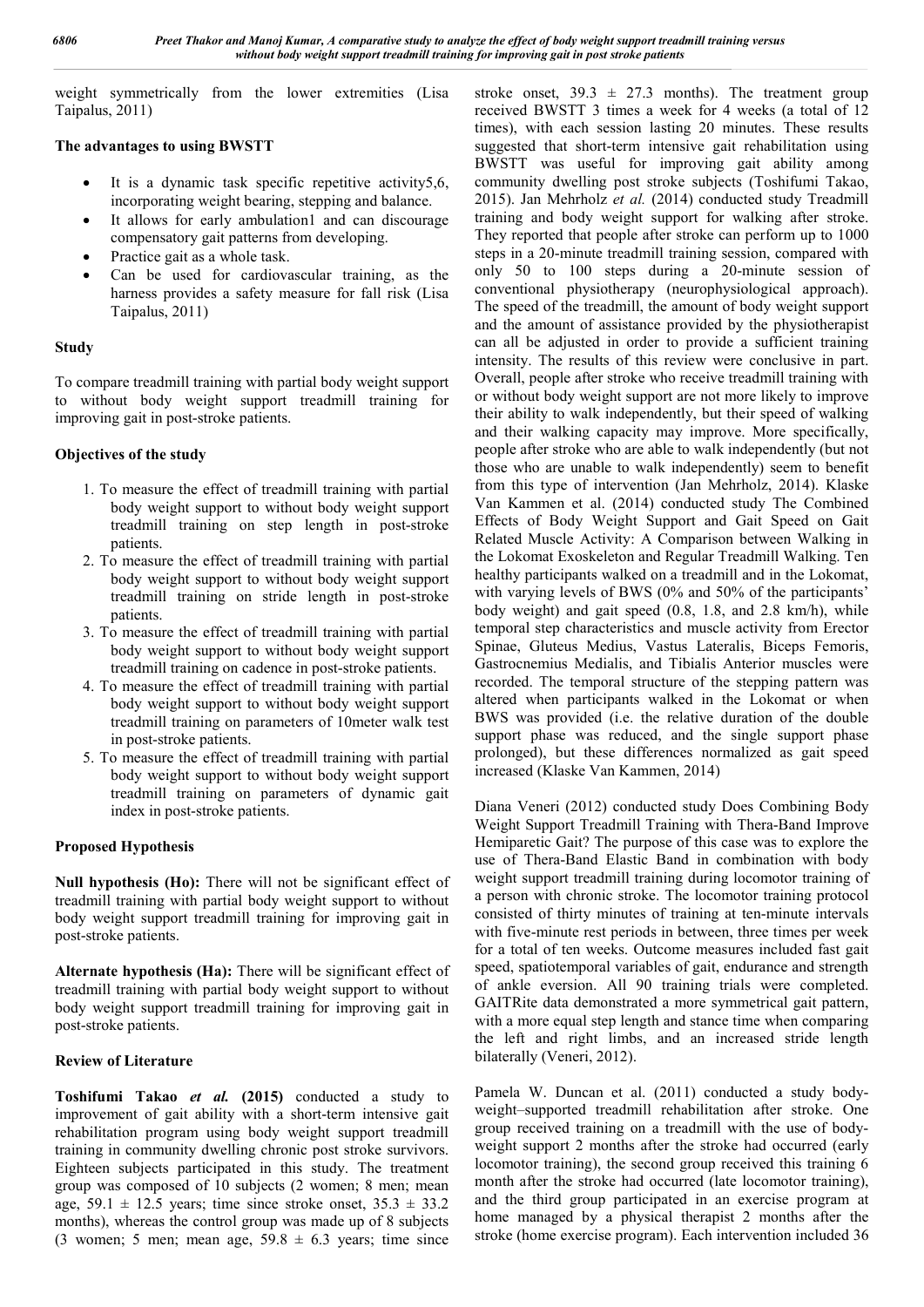sessions of 90 minutes each for 12 to 16 weeks. Results shown that all groups had similar improvements in walking speed, motor recovery, balance, functional status, and quality of life.<sup>13</sup>

# **MATERIAL AND METHODS**

**Study setting-** The subjects are taken from Shree B. G. Patel college of physiotherapy, Anand.

# **Method of collection data**

- Sampling method Convenience sampling
- Type of the study Pre and post experimental study
- Proposed sample size 30 (15 in each group)

#### **Inclusion criteria**

- Age between 50 and 85 years of age.
- Are diagnosed clinically with hemiparesis or hemiplegia.
- Are non-ambulatory defined as scoring 0 or 1 on the Motor Assessment Scale for stroke.
- It had been their first stroke.
- More than 6 months had passed since the stroke onset.
- They had slight-to-moderate motor deficits (stages III to V of the Brunnstrom recovery stages (i.e., BRS).
- They could walk with or without walking aids (ambulation score of functional independence measure (i.e.,  $FIM > 4$ ).

### **Exclusion Criteria**

- Walked with a normal gait pattern
- Severe cardiac problems
- Treadmill training contraindicated because of existing comorbid condition Cerebellar, bilateral, or brain stem CVA
- Unable to understand simple commands because of language, cognitive, behavioral, or psychiatric disorder
- Readmitted during study period
- Not ambulating before stroke
- Have severe cognitive and/or language deficits which preclude them from following instructions in training sessions

Have unstable cardiac status which would preclude participation in a rehabilitation program.

- Have any pre-morbid history of orthopaedic conditions of the lower limbs which would preclude them from.
- Have clinically evident brainstem signs.
- A higher brain function disorder or cognitive deficit affecting their ability to understand and describe symptoms (< 24 on Mini-Mental State Examination).
- A severe heart disorder affecting gait movement intensity, or
- A severe bone and joint disease affecting gait movement.

# **Materials Used in Study**

- Assessment charts
- Pencil
- Papers
- Full body weight harness
- Treadmill
- Traction
- Measure tape
- Weighing machine

#### **Outcome Measures**

- 10-meter walk
- Dynamic gait index
- Step length
- Stride length and Cadence

### **Procedure**

15 subjects diagnosed with stroke on the basis of clinical examination and referred from neurophysician OPD, and 15 diagnosed with stroke was recruited for the study. Subjects was select on the basis of inclusion and exclusion criteria. Detailed assessment of patients with diagnostic tests for stroke was taken. All subjects were provided written informed consent.

Demographic data, including age, time since onset of stroke, affected side, and paralysis grade of the lower extremity according to BRS, was collect for all subjects (Visintin, 1998). The experimental group received gait training on a treadmill while an overhead harness supported a percentage of their body weight. The control group received gait training on treadmill without overhead harness while bearing full weight on their lower extremities (Visintin, 1998). The harness vertically supports the subject over the treadmill and is attached to a suspension system with a force transducer that signals the amount of body weight support will be given by the traction (Visintin, 1998). Individuals in the BWS group was provide up to 40% BWS at the beginning of training, and the percentage of BWS was progressively decrease as the subject's gait pattern and ability to walk improve (Visintin, 1998). Individuals in the BWS group was provide percentage of BWS is depend on the individuals' capacity it varies with the individuals (Visintin, 1998). Both groups received gait training for 4 weeks at a frequency of three times per week.

During each session the patients will allow to walk for a maximum of three trials and for a total duration not exceeding 15 minutes (Toshifumi Takao, 2015). The main outcome measures were Step length, Stride length, Cadence. The time in a 10-meter Walk on the floor at maximum effort was record for assessment of gait speed. And Dynamic Gait Index for the measured the function of an individuals. The outcome measures was taken before start the study and after completion of 4 weeks (Toshifumi Takao, 2015). The subject's pulse rate, blood pressure and respiratory rate was monitored before initiation of each session and again after each trial to ensure that it not surpass a baseline established by the physician (Toshifumi Takao, 2015). The main outcome measures were Step length, Stride length, Cadence. The time in a 10-meter Walk on the floor at maximum effort was record for assessment of gait speed. And Dynamic Gait Index for the measured the function of an individuals. The outcome measures was taken before start the study and after completion of 4 weeks (Toshifumi Takao, 2015).

**Data Analysis:** This study was aimed to compare treadmill training with partial body weight support to without body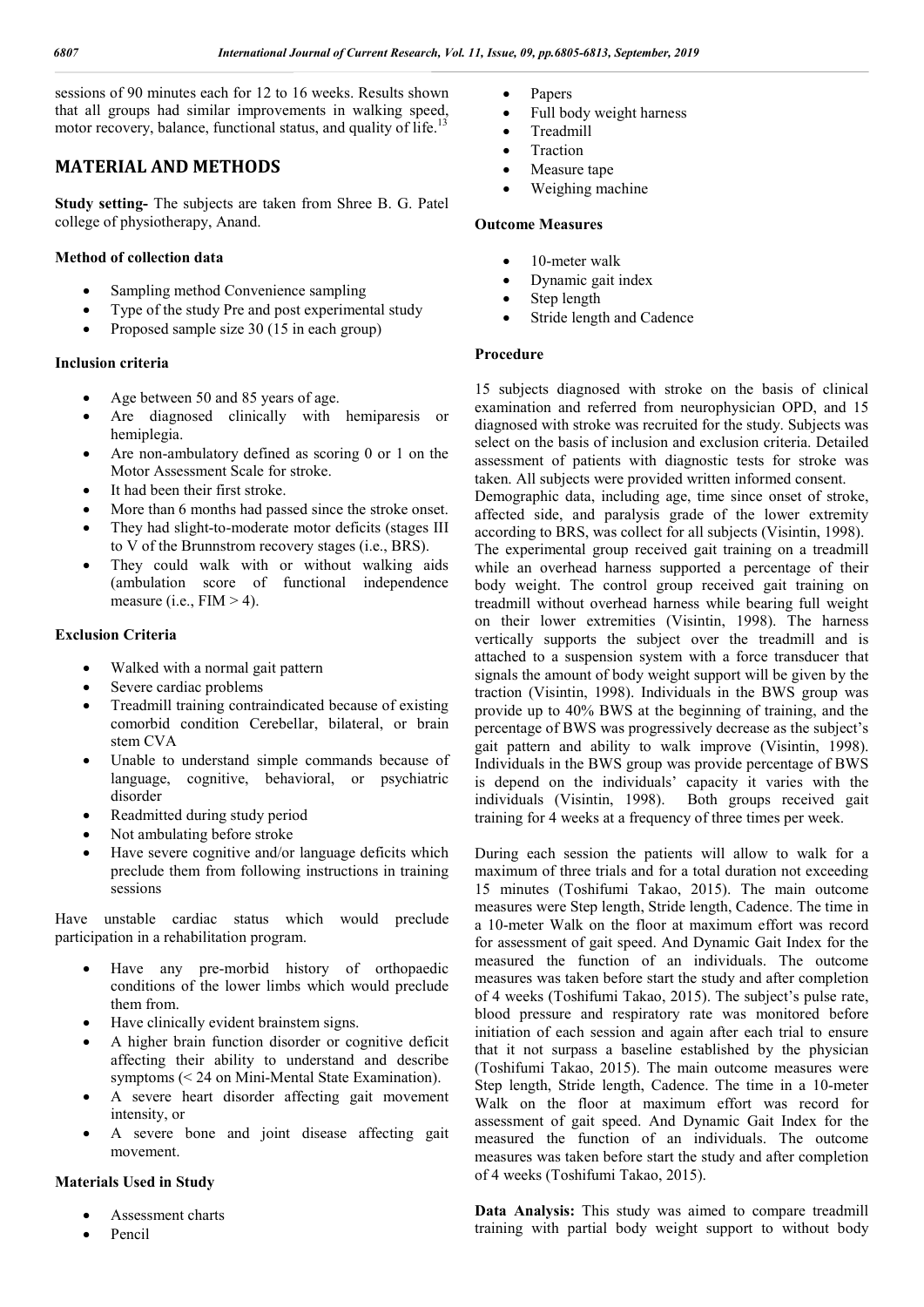weight support treadmill training for improving gait in poststroke patients. Paired t-test was used to compare pre and post data of experimental group (within group). Paired t-test was used to compare pre and post data of control group (within group). Unpaired t-test was used for between group comparisons. Each calculated P value was compared with table value to test hypothesis at 0.05(5%) level of significance.

# **RESULTS**

Here paired t-test was used. Mean value of pre (RT) and (LT) step length for Group A was 28.33 and 30 respectively, and post value of (RT) and (LT) step length for Group A was 40.46 and 41.46 respectively. And SD of pre value of (RT) and (LT) step length for Group A was 5.1 and 5.27, and post value of (RT) and (LT) step length for Group A was 3.98 and 3.68 respectively. And t-value for (RT) and (LT) was 8.5 and 6.31 respectively with p-value <0.0001.Which shows statistically extremely significant.

**Table 1. Shows Group A pre and post Mean and SD of step length**

| Group A(Experimental group) |       |       |      |       |            |               |  |  |  |  |
|-----------------------------|-------|-------|------|-------|------------|---------------|--|--|--|--|
| Step length                 |       |       |      |       |            |               |  |  |  |  |
|                             | pre   | post  | pre  | post  | t-value    | p-value       |  |  |  |  |
|                             | (RT)  | (RT)  | (LT) | (LT)  |            | ${}_{0.0001}$ |  |  |  |  |
| <b>MEAN</b>                 | 28.33 | 40.46 | 30   | 41.46 | $rt = 8.5$ |               |  |  |  |  |
| SD                          |       | 3.98  | 5.27 | 3.68  | $1t=6.31$  |               |  |  |  |  |

**Table 2. Shows Group B pre and post Mean and SD of step length**

|             | Group B(Control group) |       |       |      |             |               |  |  |  |  |
|-------------|------------------------|-------|-------|------|-------------|---------------|--|--|--|--|
| Step length |                        |       |       |      |             |               |  |  |  |  |
|             | pre                    | post  | pre   | post | t-value     | p-value       |  |  |  |  |
|             | (RT)                   | (RT)  | (LT)  | (LT) |             | ${}_{0.0001}$ |  |  |  |  |
| <b>MEAN</b> | 25.93                  | 28.93 | 26.06 | 28.4 | $rt = 9.26$ |               |  |  |  |  |
| SD          | 443                    | 4 44  | 3.85  | 3.75 | $1 = 11$    |               |  |  |  |  |

Here paired t-test was used. Mean value of pre (RT) and (LT) step length for Group B was 25.93and 26.06 respectively, and post value of (RT) and (LT) step length for Group B was 28.93 and 28.4 respectively. And SD of pre value of (RT) and (LT) step length for Group B was 4.43 and 3.85, and post value of (RT) and (LT) step length for Group B was 4.44 and 3.75 respectively. And t-value for (RT) and (LT) was 9.26 and 11 respectively with p-value <0.0001.Which shows statistically significant.

**Table 3. Shows Group A pre and post Mean and SD of stride length**

| Group A(Experimental group) |       |      |       |       |            |               |
|-----------------------------|-------|------|-------|-------|------------|---------------|
| Stride length               |       |      |       |       |            |               |
|                             | pre   | post | pre   | post  | t-value    | p-value       |
|                             | (RT)  | (RT) | (LT)  | (LT)  |            | ${}_{0.0001}$ |
| <b>MEAN</b>                 | 40.66 | 64 8 | 44.46 | 66.46 | $rt = 20$  |               |
| SD                          | 3.82  | 4.79 | 4.75  | 442   | $lt=14.61$ |               |

Here paired t-test was used. Mean value of pre (RT) and (LT) stride length for Group A was 40.66and 44.46 respectively, and post value of (RT) and (LT) stride length for Group A was 64.8 and 66.46 respectively. And SD of pre value of (RT) and (LT) stride length for Group A was 3.82 and 4.75, and post value of (RT) and (LT) stride length for Group A was 4.79 and 4.42 respectively. And t-value for (RT) and (LT) was 20 and 14.61 respectively with p-value <0.0001.Which shows statistically extremely significant.

**Table 4. Shows Group B pre and post Mean and SD of stride length**

| Group B(Control group) |             |              |             |              |              |                          |
|------------------------|-------------|--------------|-------------|--------------|--------------|--------------------------|
| Stride length          |             |              |             |              |              |                          |
|                        | pre<br>(RT) | post<br>(RT) | pre<br>(LT) | post<br>(LT) | t-value      | p-value<br>${}_{0.0001}$ |
| <b>MEAN</b>            | 38.6        | 43.13        | 38.86       | 42.6         | $rt = 13.48$ |                          |
| SD                     | 4.52        | 396          | 3.86        | 3.72         | $lt=16.36$   |                          |

Here paired t-test was used. Mean value of pre (RT) and (LT) stride length for Group B was 38.6 and 38.86 respectively, and post value of (RT) and (LT) stride length for Group B was 43.13 and 42.6 respectively. And SD of pre value of (RT) and (LT) stride length for Group B was 4.52 and 3.86, and post value of (RT) and (LT) stride length for Group B was 3.96 and 3.72 respectively. And t-value for (RT) and (LT) was 13.48 and  $16.36$  respectively with p-value  $\leq 0.0001$ . Which shows statistically significant.

**Table 5. Shows Group A pre and post Mean and SD of Cadence**

| Group A(Experimental group) |       |      |         |               |  |  |  |  |  |  |
|-----------------------------|-------|------|---------|---------------|--|--|--|--|--|--|
| Cadence                     |       |      |         |               |  |  |  |  |  |  |
|                             | pre   | post | t-value | p-value       |  |  |  |  |  |  |
| MEAN                        | 40.26 | 63.6 | 13.68   | ${}_{0.0001}$ |  |  |  |  |  |  |
| SD                          | 78    | Q    |         |               |  |  |  |  |  |  |

Here paired t-test was used. Mean value of pre cadence for Group A was 40.26, and post value of cadence for Group A was 63.6. And SD of pre value for Group A cadence was 7.8, and post value for Group A cadence was 9. And t-value was 13.68 with p-value <0.0001.Which shows statistically extremely significant.

**Table 6. Shows Group B pre and post Mean and SD of Cadence**

| Group B(Control group) |       |      |         |               |  |  |  |  |  |
|------------------------|-------|------|---------|---------------|--|--|--|--|--|
| Cadence                |       |      |         |               |  |  |  |  |  |
|                        | pre   | post | t-value | p-value       |  |  |  |  |  |
| MEAN                   | 35.86 | 4146 | 12.02   | ${}_{0.0001}$ |  |  |  |  |  |
| SD                     | 6 42  | 6 34 |         |               |  |  |  |  |  |

Here paired t-test was used. Mean value of pre cadence for Group B was 35.86, and post value of cadence for Group B was 41.46. And SD of pre value for Group B cadence was 6.42, and post value for Group B cadence was 6.34. And tvalue was  $12.02$  with p-value  $\leq 0.0001$ . Which shows statistically significant.

**Table 7. Shows Group A pre and post Mean and SD of 10 Meter Walk Test**

| Group A(Experimental group) |                |      |         |               |  |  |  |  |  |
|-----------------------------|----------------|------|---------|---------------|--|--|--|--|--|
| 10 Meter Walk Test          |                |      |         |               |  |  |  |  |  |
|                             | pre            | post | t-value | p-value       |  |  |  |  |  |
| MEAN                        | 1 21           | 0.68 | 0.78    | ${}_{0.0001}$ |  |  |  |  |  |
| SD                          | $\overline{4}$ | 20   |         |               |  |  |  |  |  |

Here paired t-test was used. Mean value of pre Time of 10 Meter Walk Test for Group A was 1.21, and post Time of 10 Meter Walk Test for Group A was 0.68. And SD of pre Time of 10 Meter Walk Test for Group A was 1.4, and post Time of 10 Meter Walk Test for Group A was 2.0. And t-value was 0.78 with p-value <0.0001.Which shows statistically extremely significant. Here paired t-test was used. Mean value of pre Time of 10 Meter Walk Test for Group B was 1.23, and post Time of 10 Meter Walk Test for Group B was 1.1. And SD of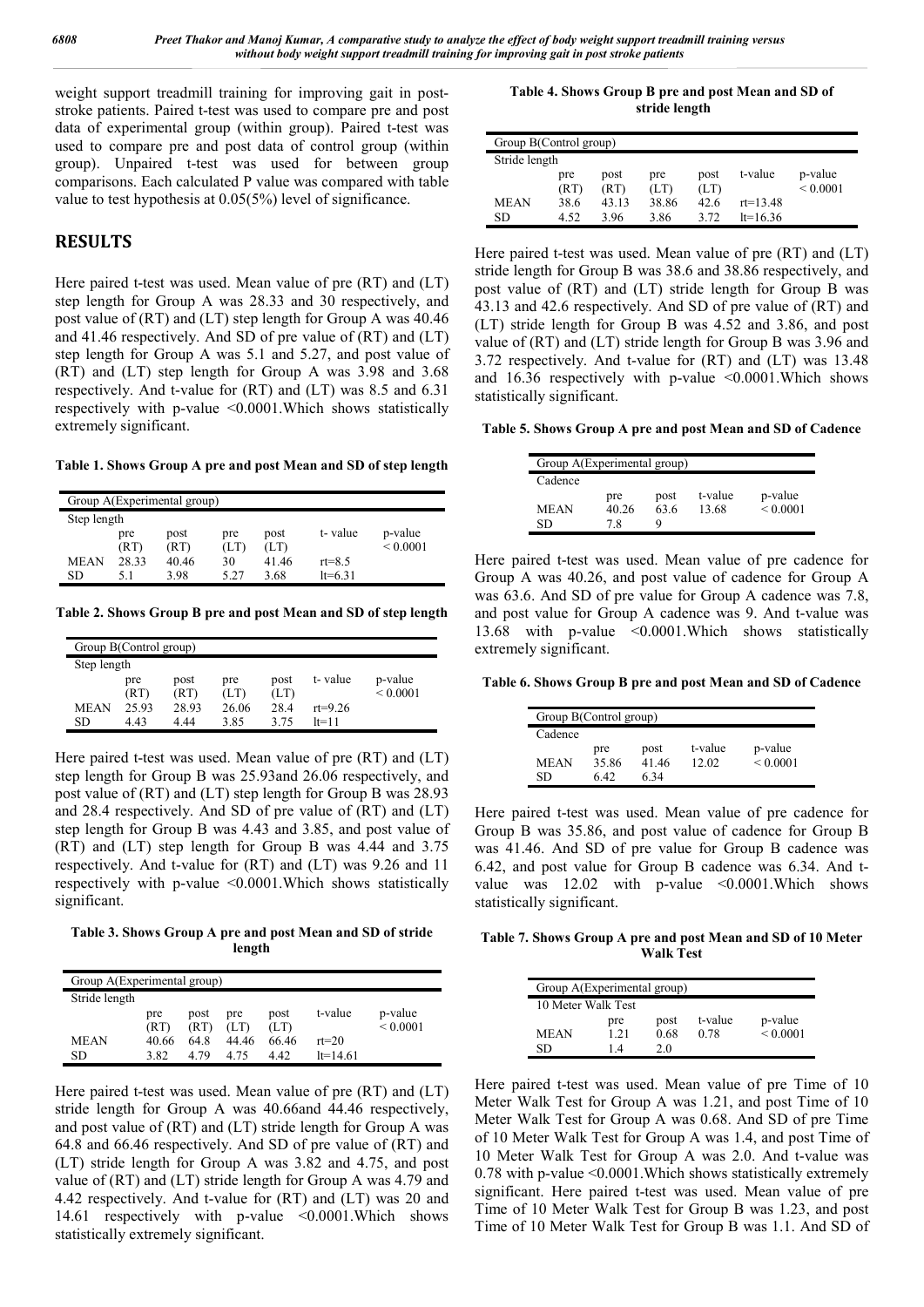pre Time of 10 Meter Walk Test for Group B was 1.4, and post Time of 10 Meter Walk Test for Group B was 1.8. And t-value was 12.47 with p-value <0.0001. Which shows statistically significant.

**Table 8. Shows Group B pre and post Mean and SD of 10 Meter Walk Test**

| Group B(Control group) |                    |      |         |              |  |  |  |  |  |
|------------------------|--------------------|------|---------|--------------|--|--|--|--|--|
|                        | 10 Meter Walk Test |      |         |              |  |  |  |  |  |
|                        | pre                | post | t-value | p-value      |  |  |  |  |  |
| MEAN                   | 123                | 11   | 12.47   | ${}_{0.001}$ |  |  |  |  |  |
| SD                     | 14                 | 18   |         |              |  |  |  |  |  |

**Table 9. Shows Group A pre and post Mean and SD of Dynamic gait index**

| Group A(Experimental group) |      |      |         |         |  |  |  |  |  |
|-----------------------------|------|------|---------|---------|--|--|--|--|--|
| Dynamic Gait Index          |      |      |         |         |  |  |  |  |  |
|                             | pre  | post | t-value | p-value |  |  |  |  |  |
| MEAN                        | 4.33 | 5.46 | 3.5     | 0.0035  |  |  |  |  |  |
| SD                          | 0 69 | 0.49 |         |         |  |  |  |  |  |

Here paired t-test was used. Mean value of pre score of Dynamic Gait Index for Group A was 4.33, and post score of Dynamic Gait Index for Group A was 5.46. And SD of pre score Dynamic Gait Index for Group A was 0.69, and post score Dynamic Gait Index for Group A was 0.49. And t-value was 3.5 with p-value 0.0035.Which shows statistically extremely significant.

**Table 10. Shows Group B pre and post Mean and SD of Dynamic gait index**

| Group B(Control group) |      |      |         |               |  |  |  |  |  |
|------------------------|------|------|---------|---------------|--|--|--|--|--|
| Dynamic Gait Index     |      |      |         |               |  |  |  |  |  |
|                        | pre  | post | t-value | p-value       |  |  |  |  |  |
| <b>MEAN</b>            |      | 4.46 | 6.84    | ${}_{0.0001}$ |  |  |  |  |  |
| SD                     | 0.73 | 0.71 |         |               |  |  |  |  |  |

Here paired t-test was used. Mean value of pre score of Dynamic Gait Index for Group B was 4, and post score of Dynamic Gait Index for Group B was 4.46. And SD of pre score Dynamic Gait Index for Group B was 0.73, and post score Dynamic Gait Index for Group B was 0.71. And t-value was 6.84 with p-value <0.0001.Which shows statistically significant.

**Table 11. Shows Group A and Group B pre and post Mean and SD of step length**

| Step length |       |       |       |       |             |               |
|-------------|-------|-------|-------|-------|-------------|---------------|
|             | Group | Group | Group | Group | t-value     | p-value       |
|             | А     |       |       |       |             |               |
|             | (RT)  | (RT)  | (LT)  | (LT)  |             | ${}_{0.0001}$ |
| <b>MEAN</b> | 40.46 | 28.93 | 41.46 | 28.4  | $rt = 7.28$ |               |
| SD          | 3.98  | 4.44  | 3.68  | 375   | $lt=9.29$   |               |

Here unpaired t-test was used. Mean value of post (RT) and (LT) step length for Group A was 40.46 and 41.46 respectively , and post value of (RT) and (LT) step length for Group B was 28.93 and 28.4 respectively. And SD of post value of (RT) and (LT) step length for Group A was 3.98 and 3.68, and post value of (RT) and (LT) step length for Group B was 4.44 and 3.75 respectively. And t-value for (RT) and (LT) was 7.28 and 9.29 respectively with p-value <0.0001. Which shows statistically extremely significant.

**Table 12. Shows Group A and Group B pre and post Mean and SD of stride length**

| Stride length |       |       |       |       |              |               |
|---------------|-------|-------|-------|-------|--------------|---------------|
|               | Group | Group | Group | Group | t-value      | p-value       |
|               | А     | B     |       | B     |              |               |
|               | (RT)  | (RT)  | (LT)  | (LT)  |              | ${}_{0.0001}$ |
| <b>MEAN</b>   | 64.8  | 43.13 | 66.4  | 42.6  | $rt = 13.04$ |               |
| SD            | 4.79  | 3.96  | 4.42  | 3.72  | $lt=15.45$   |               |

Here unpaired t-test was used. Mean value of post (RT) and (LT) stride length for Group A was 64.8 and 66.4 respectively , and post value of (RT) and (LT) stride length for Group B was 43.13 and 42.6 respectively. And SD of post value of (RT) and (LT) stride length for Group A was 4.79 and 4.42, and post value of (RT) and (LT) stride length for Group B was 3.96 and 3.72 respectively. And t-value for (RT) and (LT) was 13.04 and 15.45 respectively with p-value  $\leq 0.0001$ . Which shows statistically extremely significant.

**Table 13. Shows Group A and Group B pre and post Mean and SD of cadence**

| Cadence           |                      |                          |                 |                          |  |
|-------------------|----------------------|--------------------------|-----------------|--------------------------|--|
| <b>MEAN</b><br>SD | Group A<br>63.6<br>Q | Group B<br>41.46<br>6 34 | t-value<br>7.51 | p-value<br>${}_{0.0001}$ |  |

Here unpaired t-test was used. Mean value of post cadence for Group A was 63.6, and post value of cadence for Group B was 41.46. And SD of post value of cadence for Group A was 9, and post value of cadence for Group B was 6.34. And t-value was 7.51 with p-value <0.0001. Which shows statistically extremely significant.

**Table 14. Shows Group A and Group B pre and post Mean and SD of 10 Meter Walk Test**

| 10 Meter Walk Test |         |         |         |         |  |  |  |
|--------------------|---------|---------|---------|---------|--|--|--|
|                    | Group A | Group B | t-value | p-value |  |  |  |
| MEAN               | 0.68    | 11      | 3.16    | 0.0037  |  |  |  |
| SD                 | 20      | 18      |         |         |  |  |  |

Here unpaired t-test was used. Mean value of post Time of 10 Meter Walk Test for Group A was 0.68, and post Time of 10 Meter Walk Test for Group B was 1.1. And SD of post Time of 10 Meter Walk Test for Group A was 2.0, and post Time of 10 Meter Walk Test for Group B was 1.8. And t-value was 3.16 with p-value 0.0037.Which shows statistically extremely significant.

**Table 15. Shows Group A and Group B pre and post Mean and SD of Dynamic gait index**

| Dynamic Gait Index |                         |                         |                 |                   |  |  |  |
|--------------------|-------------------------|-------------------------|-----------------|-------------------|--|--|--|
| <b>MEAN</b><br>SD  | Group A<br>5.46<br>0.49 | Group B<br>4.46<br>0.71 | t-value<br>4 27 | p-value<br>0.0002 |  |  |  |

Here unpaired t-test was used. Mean value of post score of Dynamic Gait Index for Group A was 5.46, and post score of Dynamic Gait Index for Group B was 4.46. And SD of post score Dynamic Gait Index for Group A was 0.49, and post score Dynamic Gait Index for Group B was 0.71. And t-value was 4.27 with p-value 0.0002.Which shows statistically extremely significant.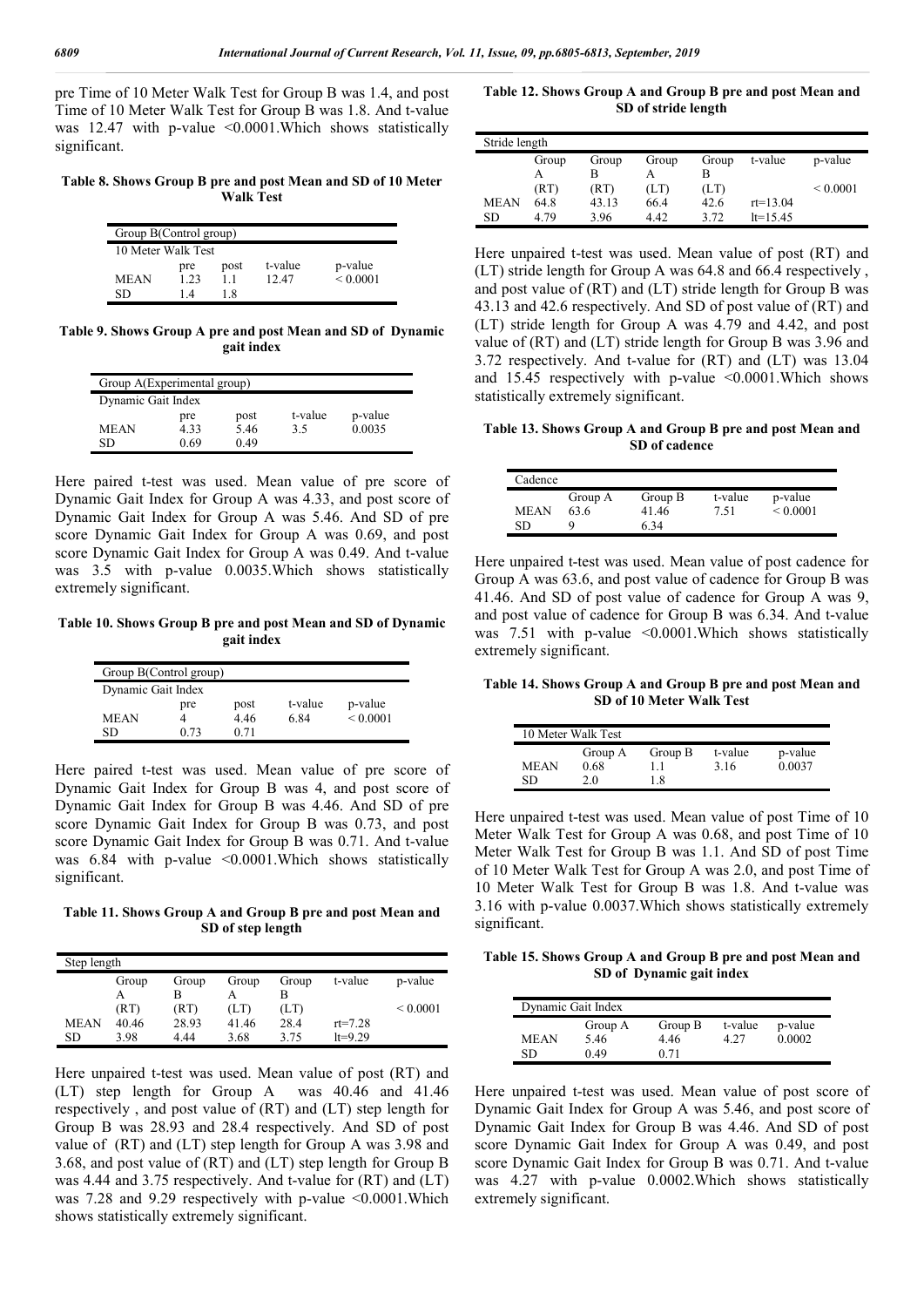



**Graph 2. Bar diagram shows comparison Mean and SD of Group B step length**

# **DISCUSSION**

The results showed improvement in gait speed after 12 sessions of gait rehabilitation using BWSTT. In this study protocol was 4 weeks of BWSTT at a frequency of 3 times per week, and this was a shorter period and lower frequency than those of other studies; however, the improvement in gait speed was relatively similar (Toshifumi Takao, 2015). This was an important point of the study. In a BWSTT intervention, the proportion of body weight support and the treadmill speed are selectable during each session; however, there is no standard for selection. As the duration of the sessions ranged from 20 to 40 minutes in other studies 15 minutes was selected in the present study. The proportion of body weight support varied from 15 to 50% in previous works and Aaslund *et al*. 2013 argued that during treadmill walking, the choice of walking speed had a greater impact on kinematic walking characteristics than the proportion of body weight support.<sup>14</sup> So, the proportion of body weight support was set at individuals capacity in all sessions, and the subjects selected the treadmill speed on their own to a speed that was as fast as possible but was below their gait speed on the floor. Under the conditions, none of the subjects dropped out of the study, and they could walk safely on the treadmill (Werner, 2002).



**Graph 3. Bar diagram shows comparison Mean and SD of Group A stride length**



**Graph 4. Bar diagram shows comparison mean and SD of Group B stride length**

Thus, the protocol may be suitable for gait rehabilitation for chronic stroke survivors who can walk with or without any walking aids. Recent studies suggested that walking-related indexes were improved by intensive gait rehabilitation or several rehabilitation programs for chronic stroke survivors (Catarina, 2011). Gait speed has been recognized as an indicator of gait performance, and it is composed of step length and cadence. In this study, gait speed showed a significant increase during and after the BWSTT intervention. A recent studies suggested that BWSTT activates the central pattern generator in the human spinal cord and produces a constant rhythm of walking in poststroke survivors (Toshifumi Takao, 2015). In addition, Murray et al.1985 reported that subjects tended to use a faster cadence during treadmill walking than during floor walking.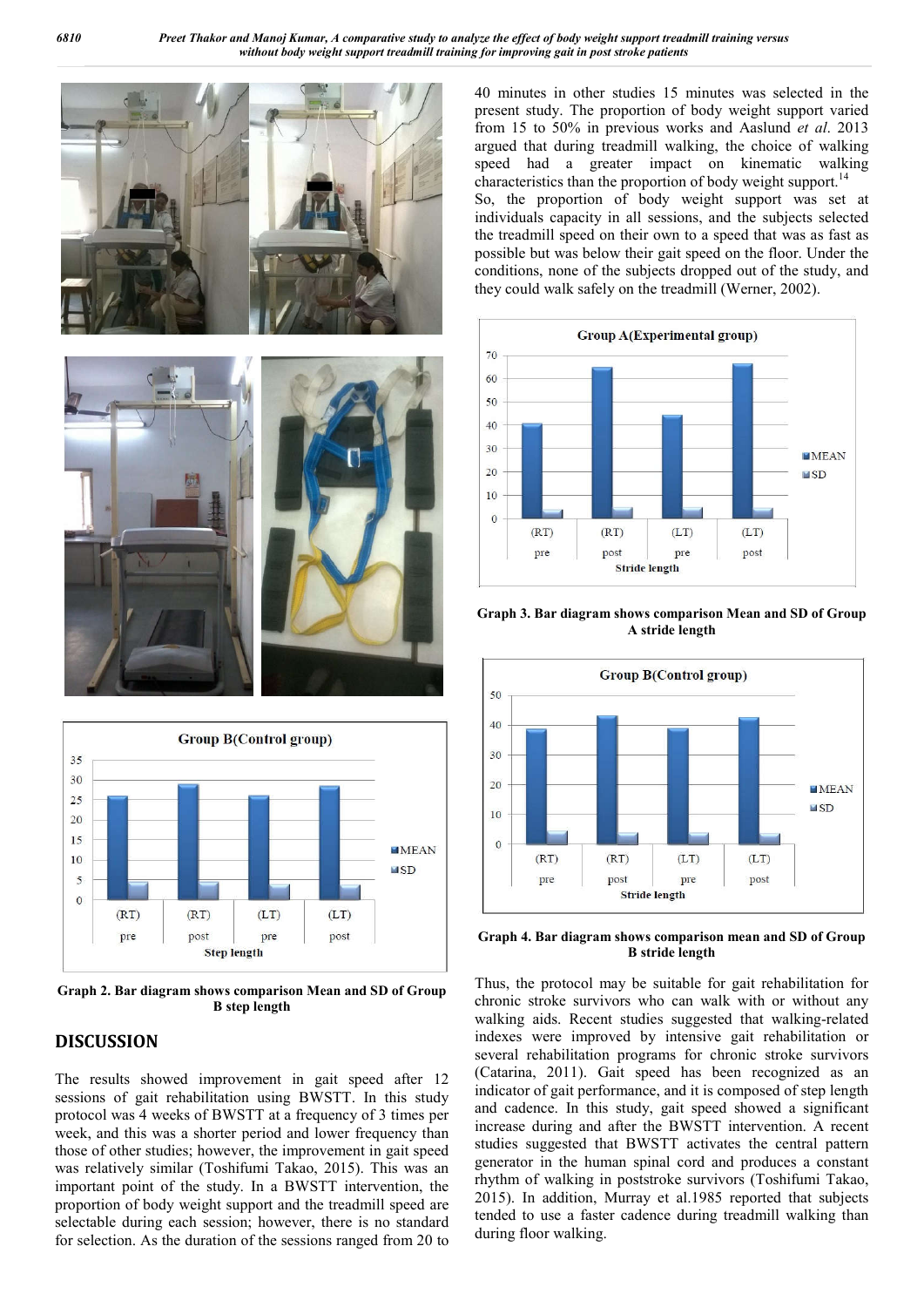

**Graph 5. Bar diagram shows comparison mean and SD of Group A cadence**



**Graph 6. Bar diagram shows comparison Mean and SD of Group B cadence**



**Graph 7. Bar diagram shows comparison mean and SD of group A 10 Meter walk test**



**Graph 8. Bar diagram shows comparison mean and SD of Group B 10 Meter walk test**



**Graph 9. Bar diagram shows comparison Mean and SD of Group A Dynamic Gait Index**



**Graph 10. Bar diagram shows comparison Mean SD of Group B Dynamic Gait Index**



**Graph 11. Bar diagram shows Comparison Mean SD of Group B step Length**

It is suggested that these two mechanisms caused the improvement in gait speed in this study (Werner, 2002). Furthermore, step length and cadence increased in the treatment group, and since both step length and cadence were associated with gait speed, their combination effects caused an increase in gait speed (Jan Mehrholz, 2014). That is to say, BWSTT could be an intervention that specifically improves gait speed. If therapists are able to secure sufficient time to perform rehabilitation for patients, they might provide chronic patients with various therapeutic treatments.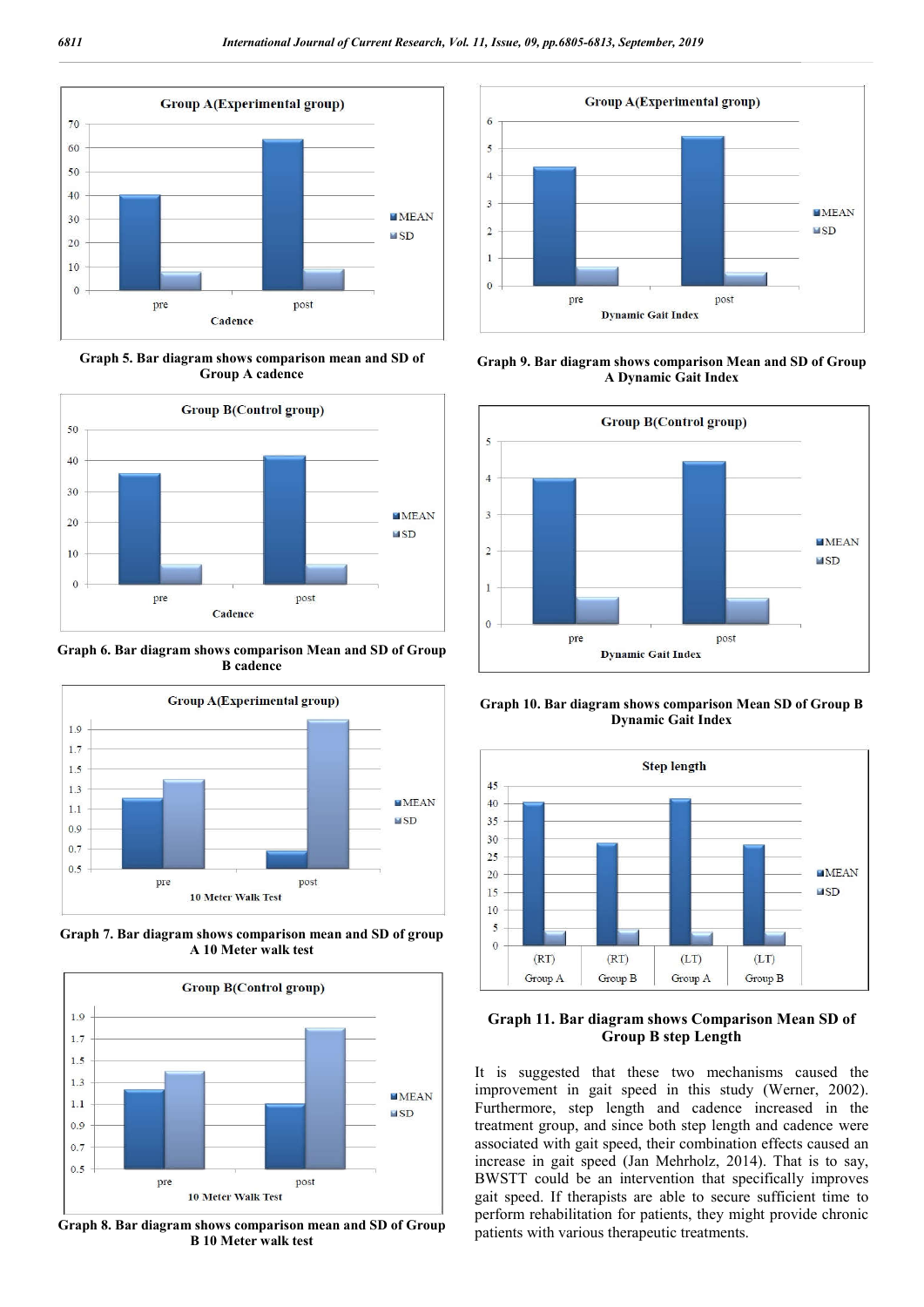

**Graph 12. Bar diagram shows comparison Mean and SD of Group A and Group M stride length**



**Graph 13. Bar diagram shows comparison Mean and SD of Group A and Group B cadence**



#### **Graph 14. Bra diagram shows comparison Mean and SD of Group A and Group B 10 Meter walk Test**

On the other hand, it is very important to gain advantageous results under the constraints of limited time (Toshifumi Takao, 2015). Individuals with stroke present limited foot rotation and lower-limb flexion during the swing period which leads to insufficient toe-clearance. Consequently, these individuals have an increased risk for stumbling and falling (Werner, 2002). Besides increasing gait speed, gait training with partial BWS during treadmill walking promoted increased toeclearance which is an important gait requirement for safety. Increased toe-clearance resulted from increased segmental rotation of the lower limbs (Catarina, 2011). Locomotor therapy in neurological rehabilitation is dependent on activation of spinal and supraspinal locomotor pattern

generators. Besides experiments in spinalized cats, alterations of muscle activation patterns of various lower limb muscles in paraparetic and hemiparetic subjects following locomotor therapy support the assumption of neural adaptations (Klaske Van Kammen, 2014).



**Graph 15. Bar diagram shows comparison mean and SD of Group A and Group B Dynamic gait index**

Also, one should keep in mind that spontaneous recovery surely contributed to the observed beneficial effects within a relatively short time. The group comparison revealed that patients in group A had reached a significantly higher gait ability level as compared with patients in group B. Setting the paretic limbs and controlling the trunk movement required a considerable physical effort from the therapists, in a nonoptimal working posture (Toshifumi Takao, 2015).

#### **Conclusion**

This is pre and post experimental study comparing Body Weight Support System Treadmill Training versus Treadmill Training in post stroke patients on 30 subjects. This study concluded that Body Weight Support System Treadmill Training shows more improvement in gait of post stroke patients compare to Treadmill Training.

#### **Limitation of the Study**

- The study consists of small sample size which should be received to large sample size.
- Sampling technique was not standard.

#### **Suggestion for Future study**

- Study could be done with large sample size.
- Comparison could be done with over ground walking.

# **REFERENCES**

Ashrafian H. Familial stroke 2700 years ago. Stroke; a journal of cerebral circulation. 2010;41(4):e187.

- Werner C. *et al.* 2002. Treadmill Training With Partial Body Weight Support and an Electromechanical Gait Trainer for Restoration of Gait in Subacute Stroke Patients .A Randomized Crossover Study. (Stroke. 2002;33:2895- 2901.)
- Cardiovascular diseases, prevention and control. WHO Report, Geneva, 2003